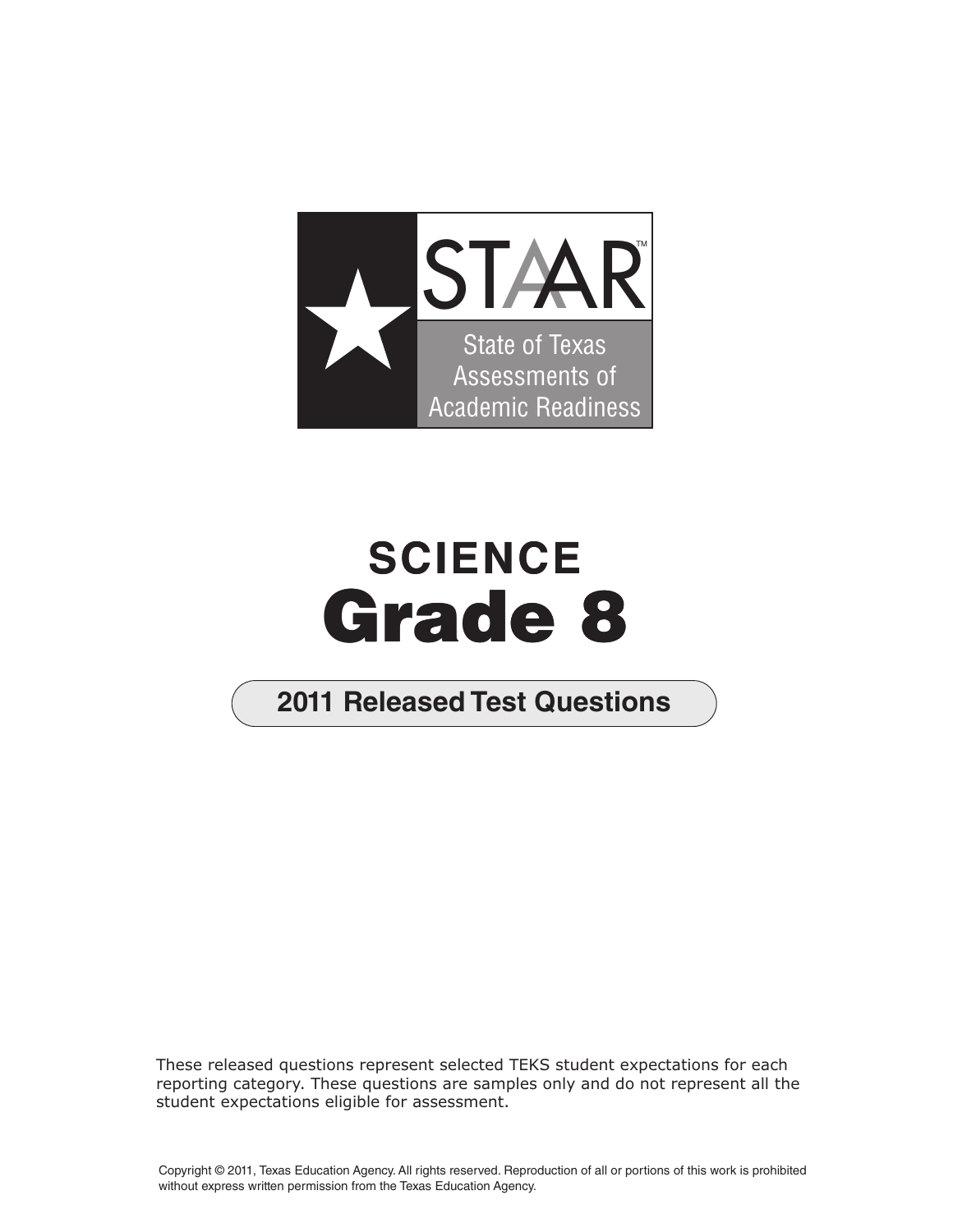<span id="page-1-0"></span>**STAAR Grade 8 Science Released Test Questions 2011 Release** 

**1**

$$
C_3H_8 + 5O_2 \rightarrow 3CO_2 + 4H_2O
$$

How many different elements are involved in the reaction shown above? Record and bubble in your answer on the answer document.

**2**



Which of these best describes one of the subatomic particles that could be found at location X in the model of an atom shown above?

- **A** It has mass but no charge.
- **B** It has no mass and a positive charge.
- **C** It has a large mass and a negative charge.
- **D** It has no mass and an equal number of positive and negative charges.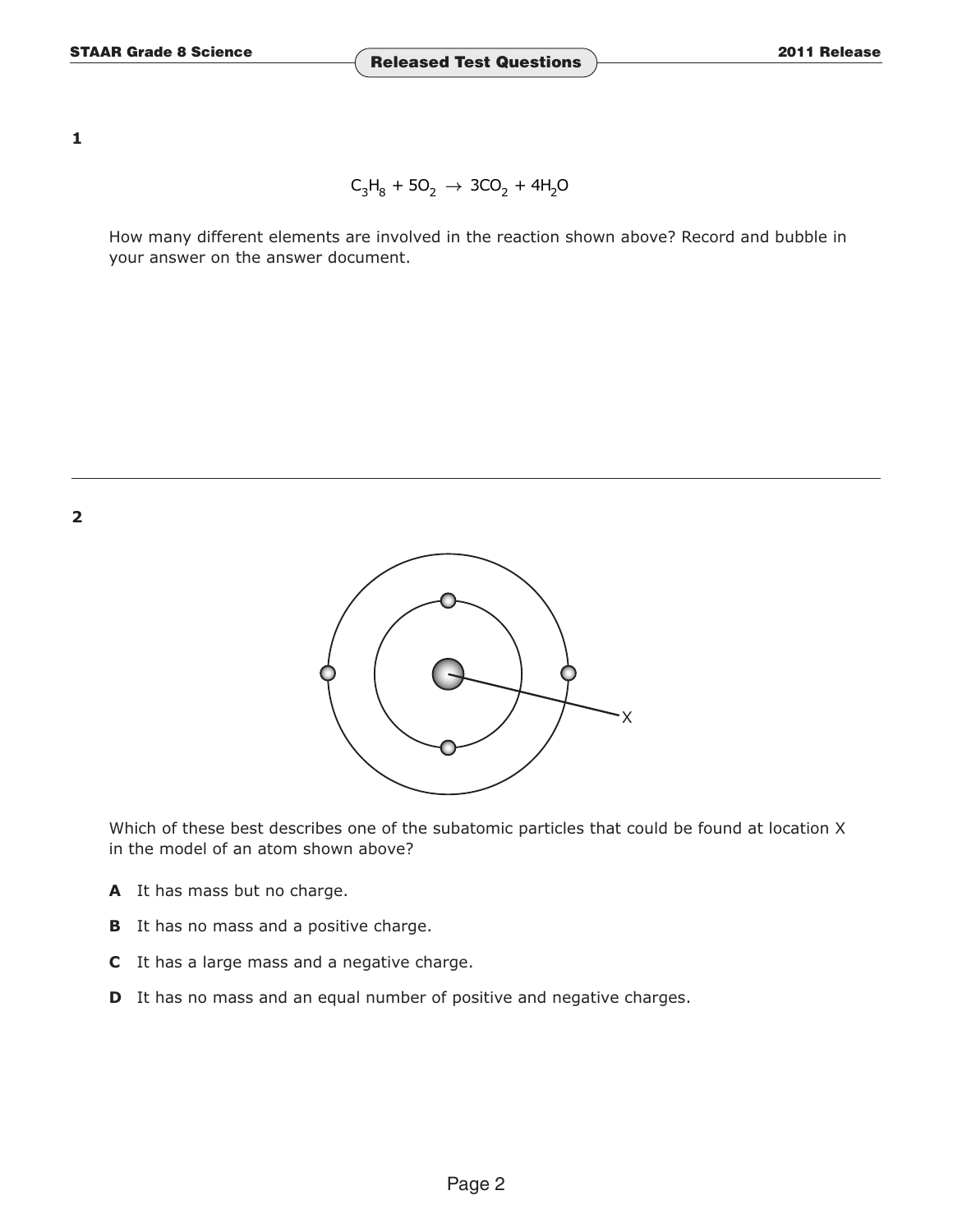<span id="page-2-0"></span>**3**



An element has a metallic-gray appearance. It also has the properties of both a metal and a nonmetal. In which section of the periodic table indicated above would the element most likely be found?

**A** 1

- **B** 2
- **C** 3
- **D** 4

- **4** A student observes some sugar as it is heated and burns. The student concludes that a chemical reaction has occurred. Which of the following observations about the burning sugar provides evidence of a chemical reaction?
	- **A** Heat is added to the sugar crystals.
	- **B** The sugar melts and becomes a liquid.
	- **C** The temperature of the sugar increases.
	- **D** Gas is produced as the sugar turns black.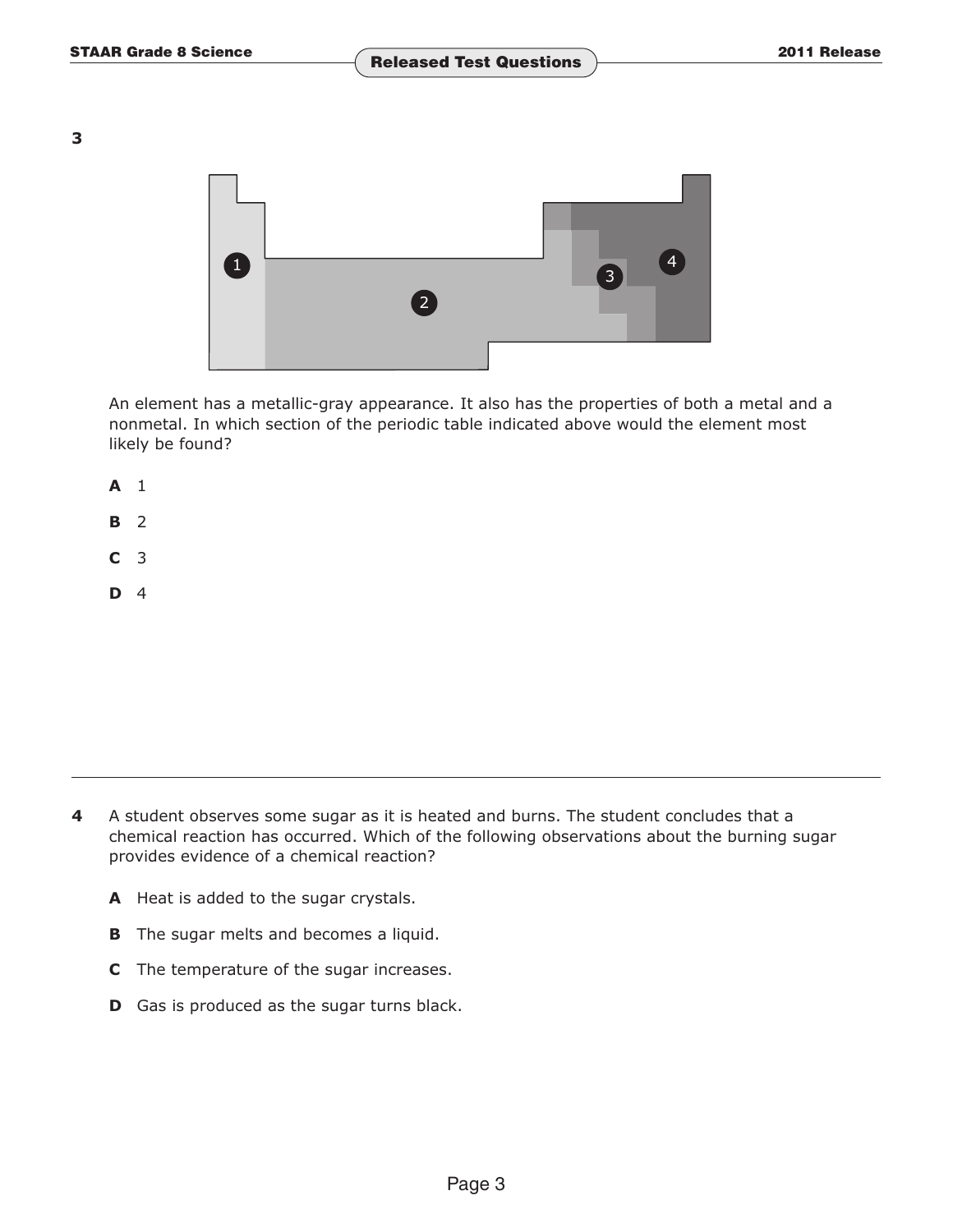<span id="page-3-0"></span>**STAAR Grade 8 Science Released Test Questions 2011 Release** 

**5**



In the diagram above, a wind turbine is transforming energy from the wind. Between which two steps in the diagram is mechanical energy being converted into electrical energy?

- **A** [1 and 2](#page-1-0)
- **B** [2 and 3](#page-2-0)
- **C** 3 and 4
- **D** 4 and 5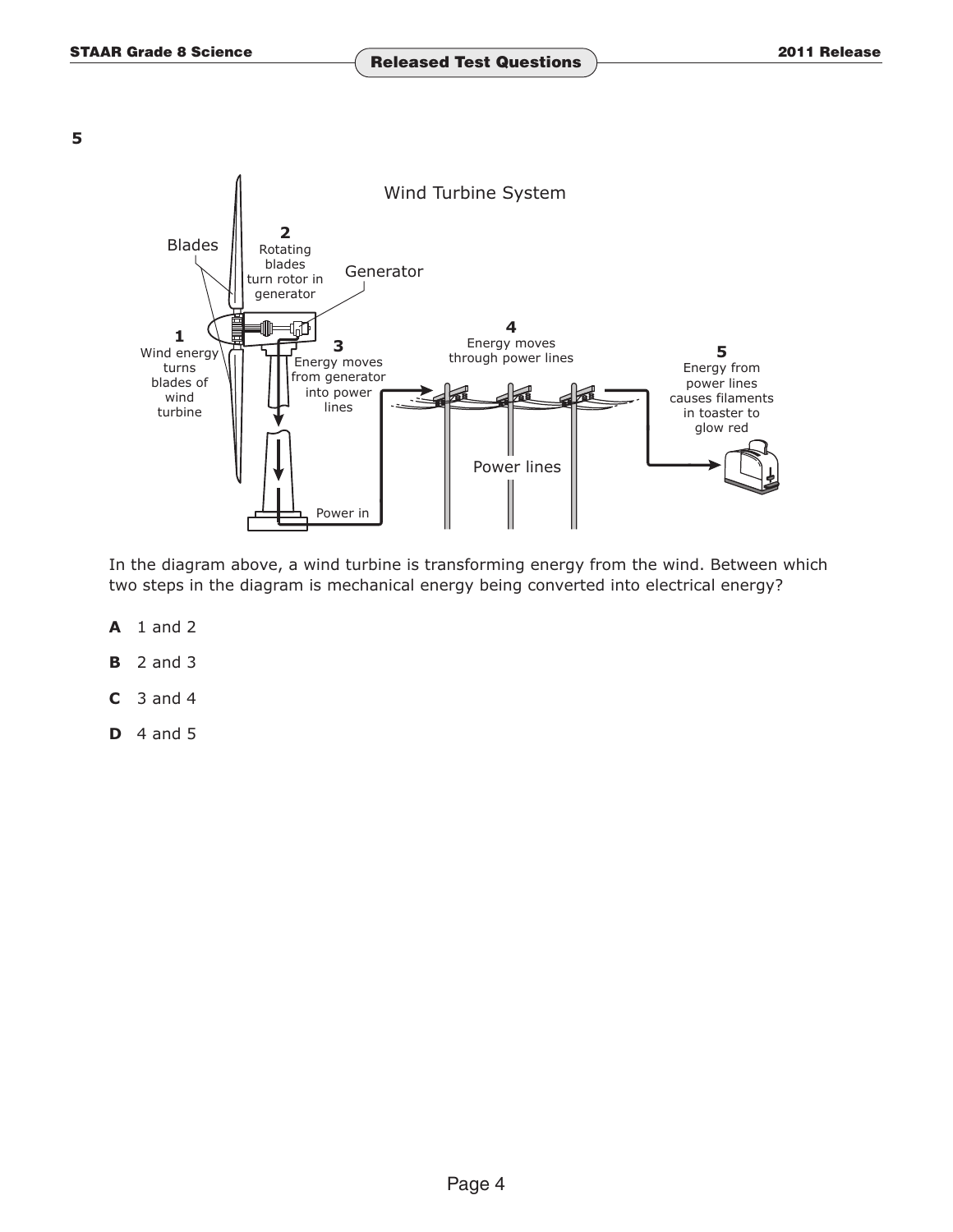**6** In a series of controlled experiments, a student measures the force acting on a wheeled cart and the cart's acceleration. The student's data are shown below.

| Force<br>(N) | Acceleration<br>$(m/s^2)$ |  |
|--------------|---------------------------|--|
| 10           | 0.5                       |  |
| 20           | 1.0                       |  |
| 30           | 1.5                       |  |
| 40           | 2.0                       |  |

Based on the recorded observations, what is the mass of the cart in kilograms? Record and bubble in your answer on the answer document.

**7**





A toy train engine rests motionless on a track. One student begins pushing the engine to the right with a force of 2 newtons. At the same time, another student begins pushing the engine to the left with a force of 5 newtons. Which of the following best describes the resulting motion of the engine?

- **A** It travels left at a constant speed.
- **B** It travels left at an increasing speed.
- **C** It travels right at a constant speed.
- **D** It travels right at an increasing speed.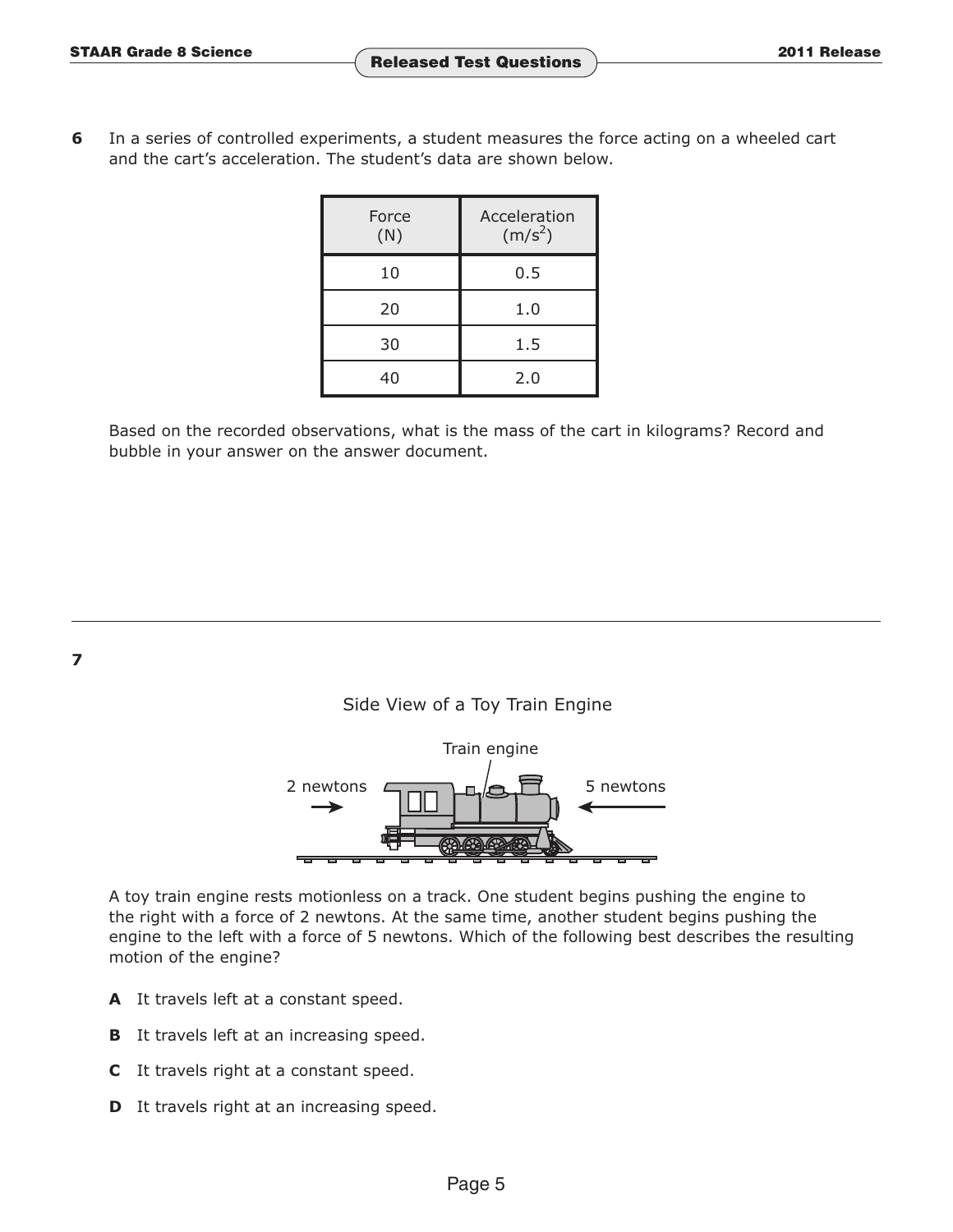**8**



The diagram above shows the orbit of the moon around Earth. At which point in the moon's orbit will a person standing on Earth see a waxing crescent moon?

- **A** 1
- **B** 2
- **C** 3
- **D** 4

- **9** Earth's land areas, oceans, and atmosphere maintain fairly constant average temperatures. What is the best explanation for these constant average temperatures?
	- **A** Earth's Northern Hemisphere and Southern Hemisphere have opposite seasons.
	- **B** Earth is tilted and rotates daily on its axis.
	- **C** The continuous motion of air and water distributes the sun's energy.
	- **D** Global weather systems generally move from west to east.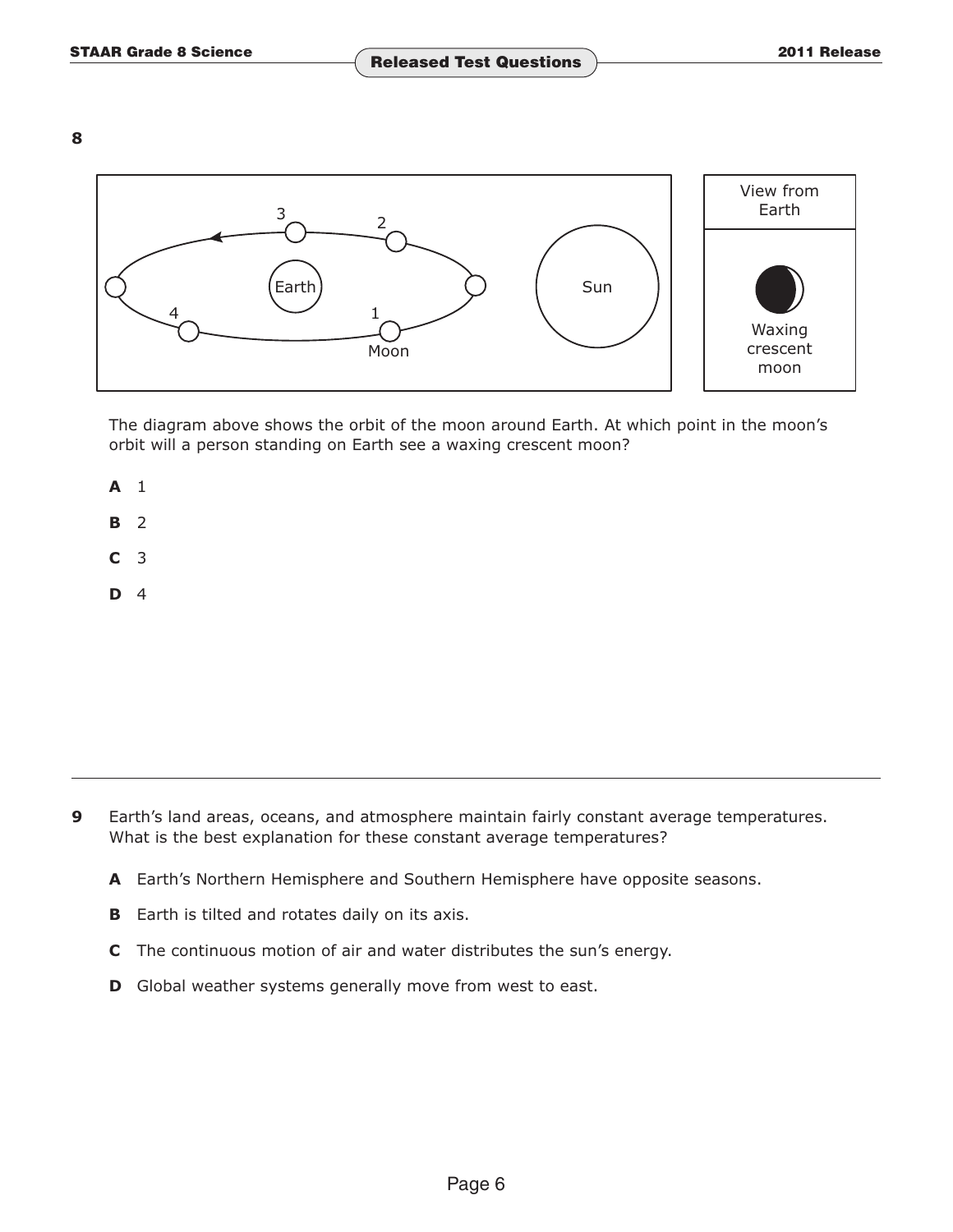**10**

Mangrove trees have special roots that let them live in the somewhat salty water where rivers meet the ocean. These roots collect sediments, debris, and mud. This gradually helps coastlines stretch farther into the sea. Forests of mangrove trees also provide shelter for wildlife.

The high winds of hurricanes and typhoons often destroy mangrove forests. The destruction of these forests most likely affects ecosystems by —

- **A** reducing beach erosion in sea-turtle nesting areas
- **B** reducing the amount of saltwater flowing into lakes
- **C** causing pollution in inland rivers and streams
- **D** forcing migratory birds to find other places to rest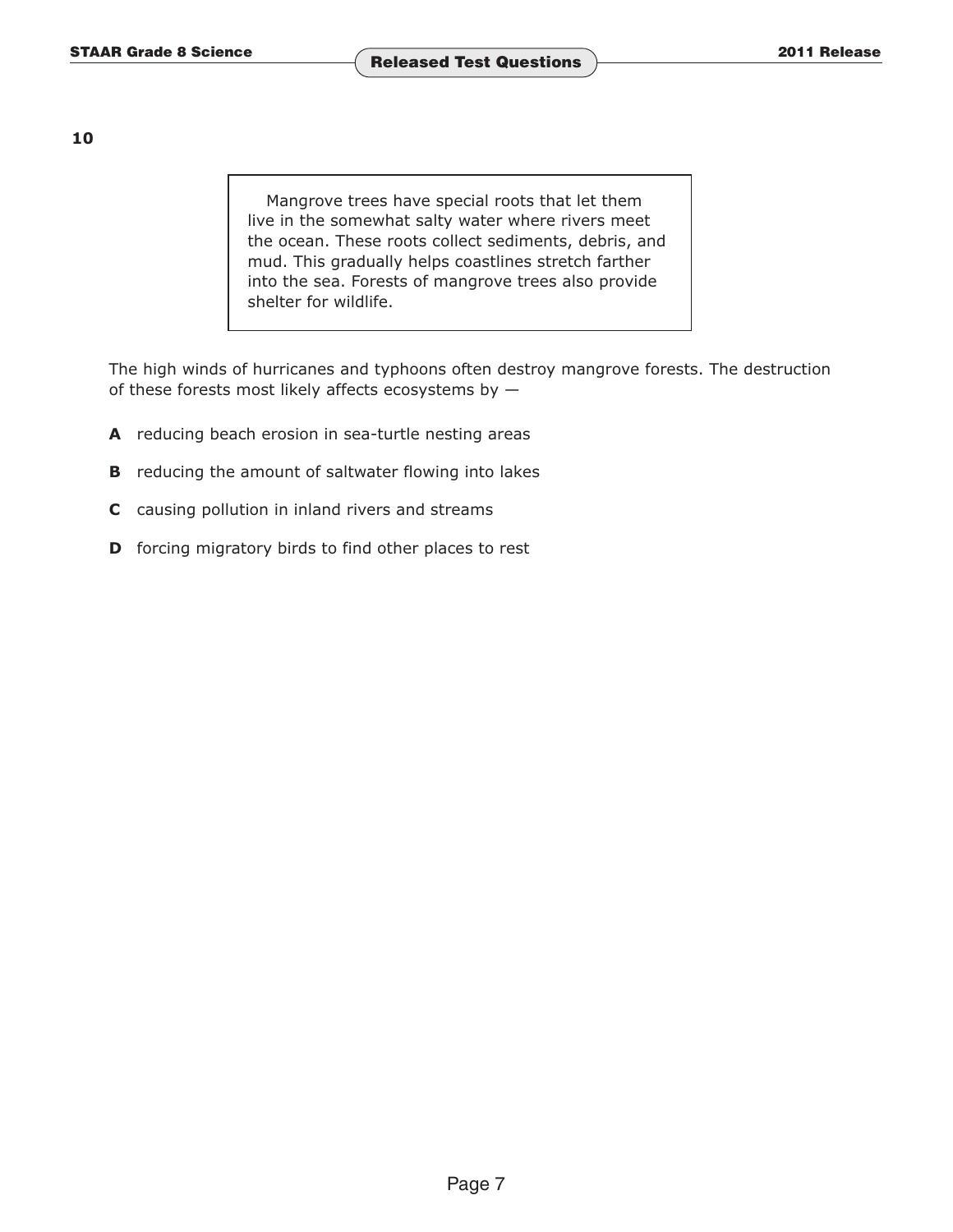11 A diagram of a plant cell is shown below.



The function of the plant cell structure shown in the enlargement is to  $-$ 

- **A** provide support for the cell
- **B** direct all the cell's activities
- **C** use energy from sunlight to make sugar
- **D** regulate substances that enter and exit the cell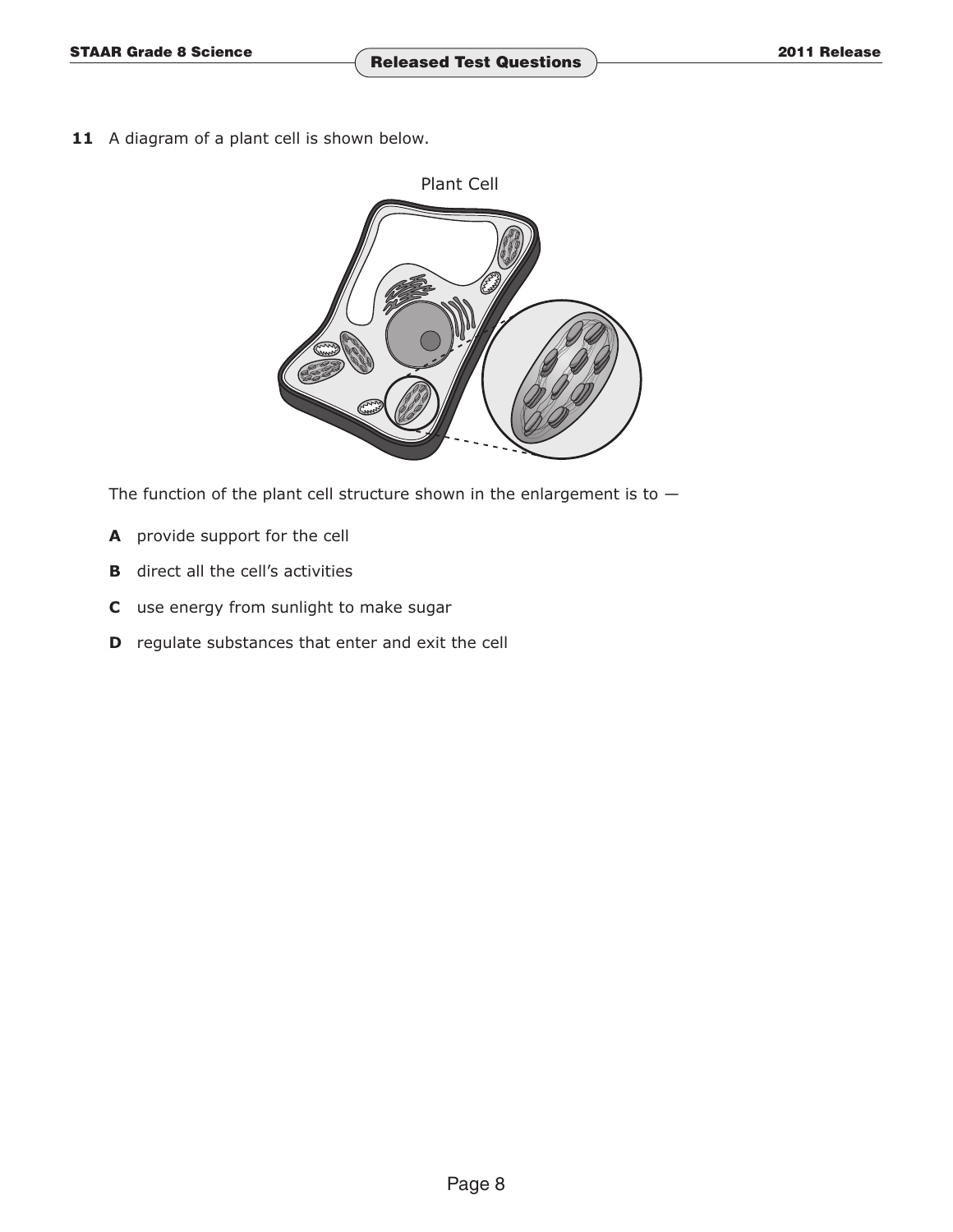**12** Eukaryotes are classified into four kingdoms according to certain characteristics. The diagram below shows some characteristics of the four kingdoms.



Which of these is the plant kingdom?

- **A** Kingdom 1
- **B** [Kingdom 2](#page-1-0)
- **C** [Kingdom 3](#page-2-0)
- **D** [Kingdom 4](#page-3-0)